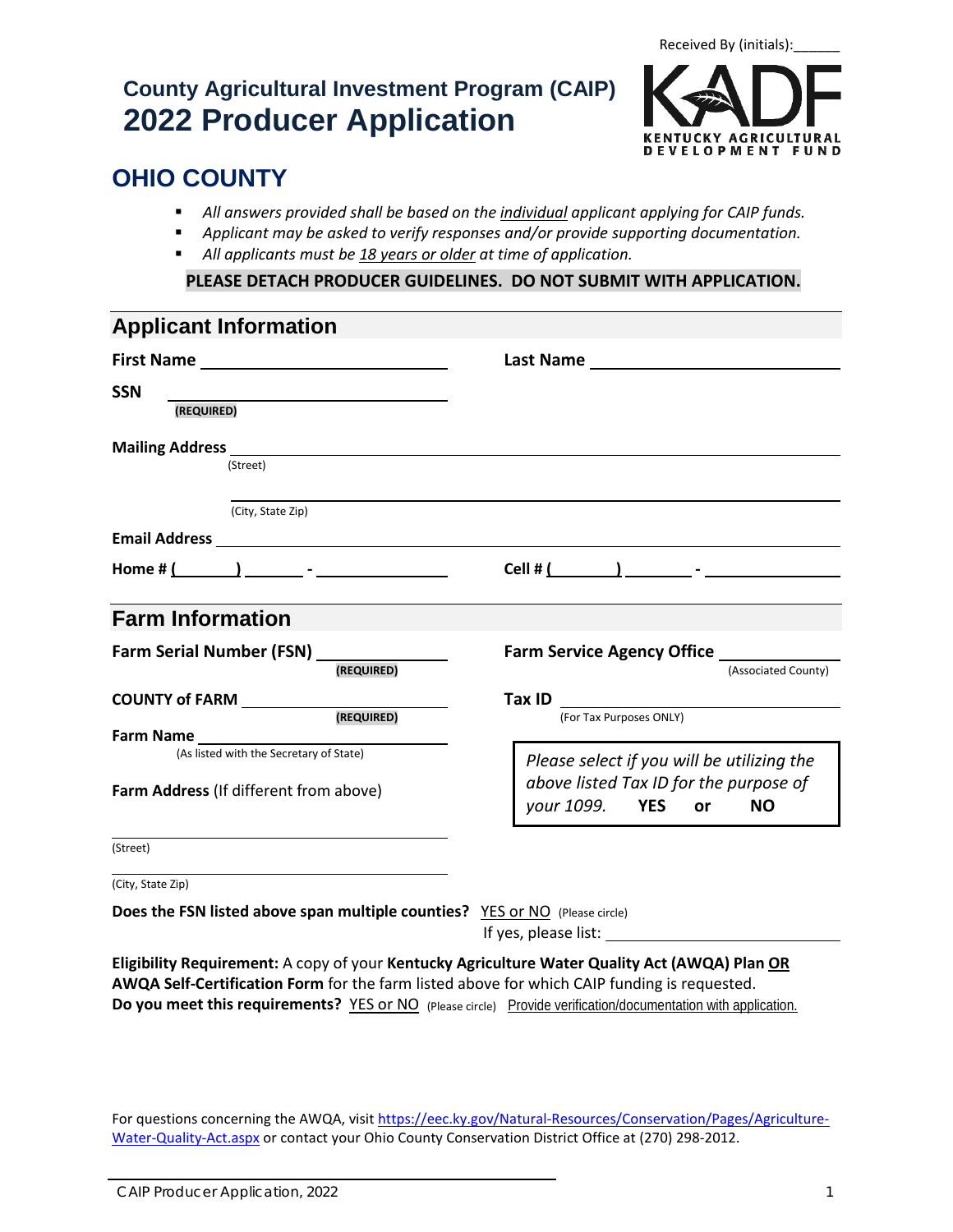## **Farm Information - (Continued)**

**Will you be applying for CAIP funds in another county?** YES or NO(Please circle)

**Will anyone else in your household be applying for CAIP funds in this or another county?** YES or NO **If yes, please list name(s) with county: County: County: Please circle** (Please circle)

| <b>Name</b> | County |
|-------------|--------|
| <b>Name</b> | County |

#### **HOUSEHOLD EXCLUSION**

Only **one** individual per household is eligible to **apply for** CAIP funds within a program year. If applicable, proof of residency may be requested to verify that multiple individuals within the same household are not applying.

#### **Are you applying as a tenant farmer?** YES or NO (Please circle)

**If yes**, please provide either 1) a FSA-578 form OR 2) a redacted copy of your schedule F AND written approval from the land owner giving you permission to use the owner's FSN and granting access to the cost-share item (for a minimum of five years for capital improvements).

Additionally, the "Tenant/Owner Acknowledgement Form" must be submitted prior to approval.

*Please review Section A.2. of the attached Producer Guidelines for additional limitations to Tenant/Owner participation in CAIP.*

## **PLEASE NOTE**

#### **PROJECT LOCATION**

CAIP funds received shall be used for improvements in the **county in which funds are approved**, regardless of the county the Farm Serial Number (FSN) may span.

If your FSN spans multiple counties, you may be asked to provide verification that all projects are located within the county that funds are approved. There are **NO** exceptions to this policy.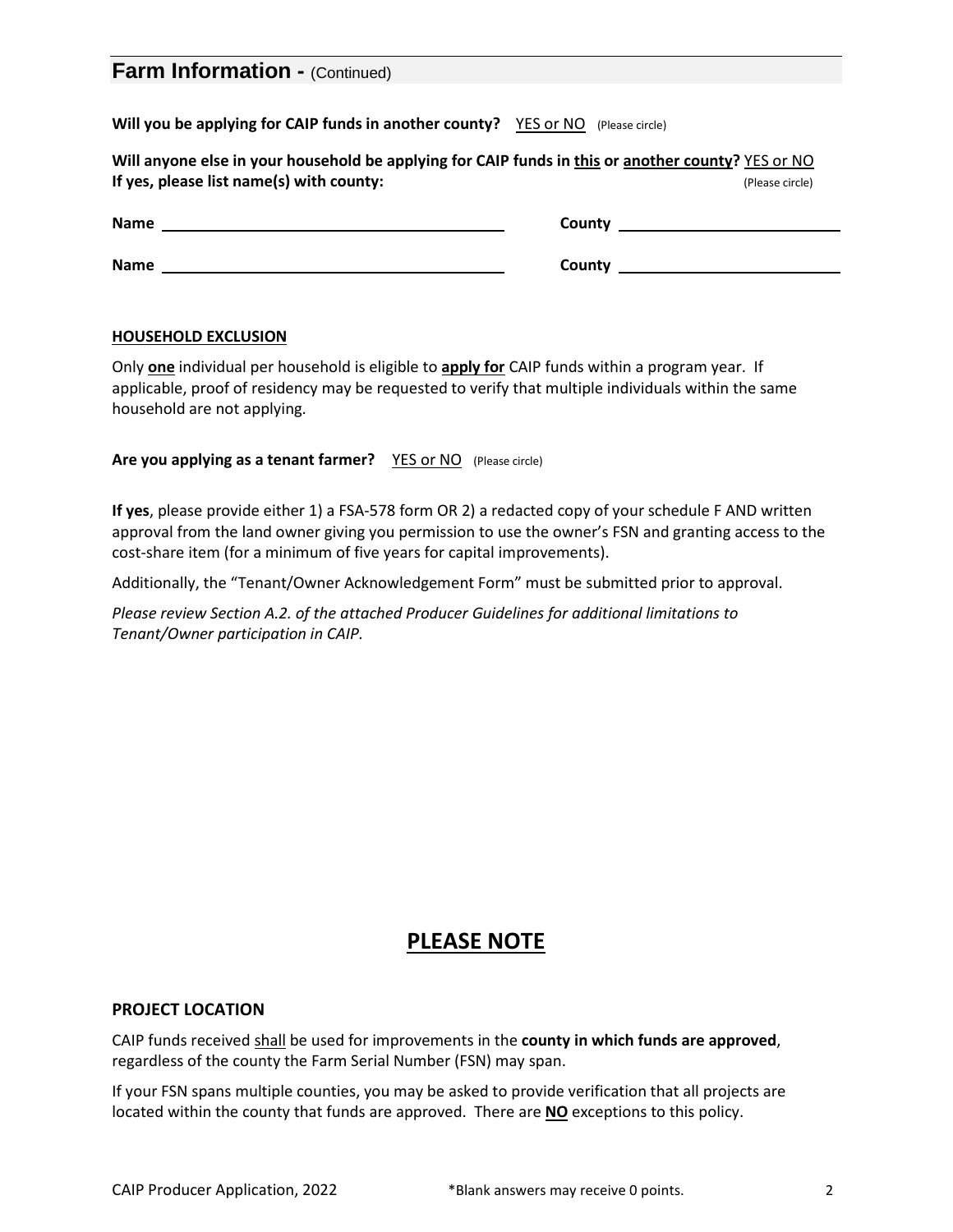## **Producer Questions**

| Questions in this section will be verified by your county program administrator for<br>accuracy.                                                                                           |  |  |  |
|--------------------------------------------------------------------------------------------------------------------------------------------------------------------------------------------|--|--|--|
| Answers may be adjusted by the administrator to reflect verified funding information.<br>Points awarded will be for the verified answers.                                                  |  |  |  |
| Check which answer best describes your past participation statewide in the County<br>1.<br>Agricultural Investment Program (CAIP) cost-share funds for the past five (5) program<br>years: |  |  |  |
| I have received cost-share funds once through CAIP                                                                                                                                         |  |  |  |
| I have received cost-share funds twice through CAIP                                                                                                                                        |  |  |  |
| I have received cost-share funds three or more times through CAIP                                                                                                                          |  |  |  |
| I have never received cost-share funds through CAIP                                                                                                                                        |  |  |  |
| In the previous program year*, check which answer best describes you:<br>2.<br>*If county has "every other year policy," then the last program year you were eligible.                     |  |  |  |
| I received funding for a completed project                                                                                                                                                 |  |  |  |
| 1 applied but was not approved for funding OR I did not apply                                                                                                                              |  |  |  |
| I was approved for funding but did not complete my project                                                                                                                                 |  |  |  |
| I was approved for funding but notified administrator that I would not use funds.                                                                                                          |  |  |  |
| I was placed on a waiting list but did not receive funds                                                                                                                                   |  |  |  |
| I was placed on a waiting list, later approved but did not complete my project                                                                                                             |  |  |  |
| Administrators - please initial next to verified answers.                                                                                                                                  |  |  |  |
|                                                                                                                                                                                            |  |  |  |

3. Have you been a resident of OHIO County for the last 5 years or more?

| VFC<br>ر ۱ ۱ | $\ddotsc$<br>NO |
|--------------|-----------------|
|              |                 |

4. Have you managed a farm in OHIO County for the last 5 years or more?

**\_\_** YES **\_\_** NO

5. At the time of application, how long have you shared in the financial risks and/or participated in the business operation of a farm?

| Less than 1 year | 6 to 10 years      |
|------------------|--------------------|
| 1 to 5 years     | More than 10 years |

6. Did you file a schedule F and/or schedule C (IRS tax forms) for agricultural purposes in the previous year?

| <b>YES</b> | <b>NO</b> |
|------------|-----------|
|            |           |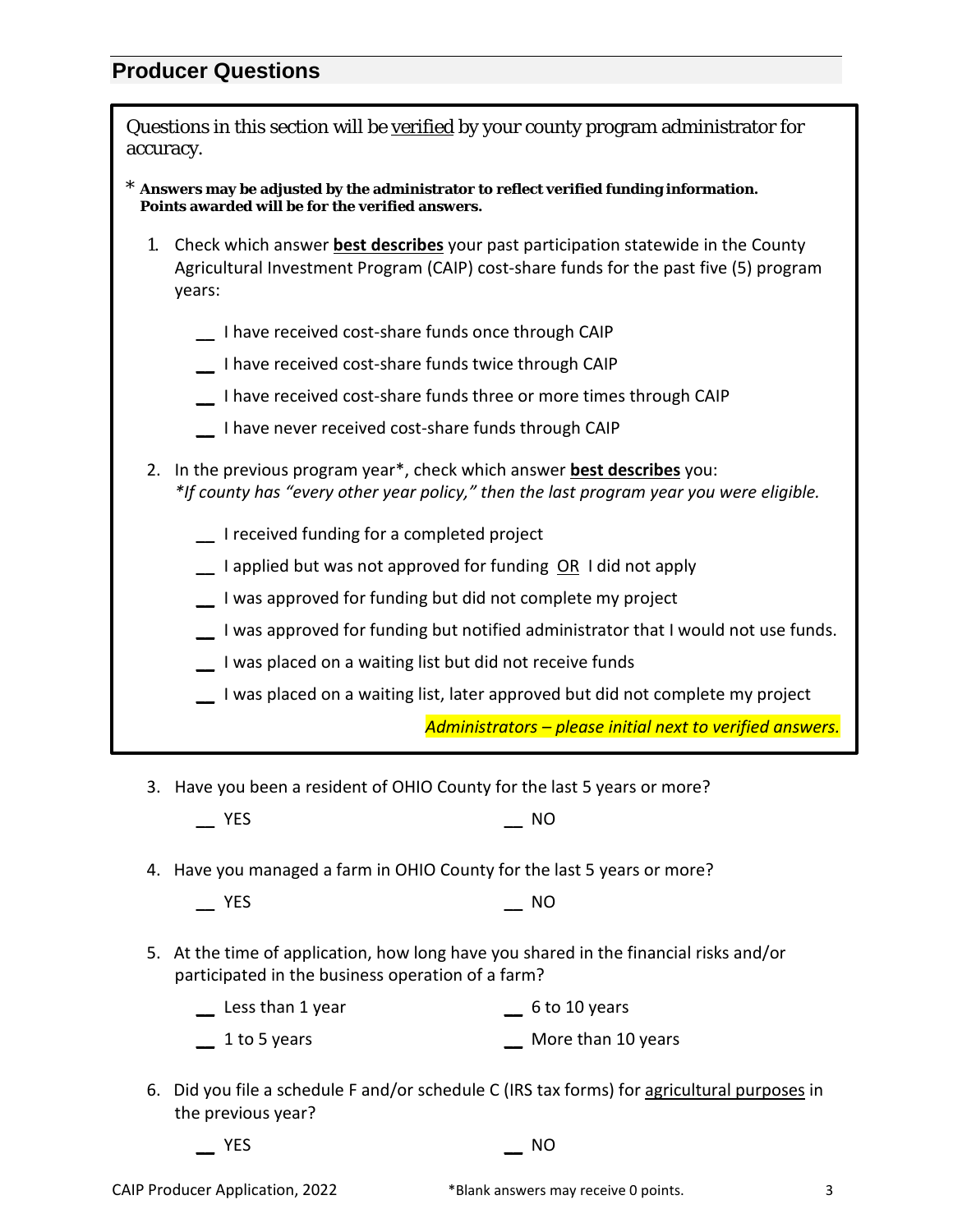| 7. Please mark the statement that best describes your level of tobacco dependency |
|-----------------------------------------------------------------------------------|
| (choose only one):                                                                |

- **\_\_** I have owned quota or grown and marketed tobacco
- **\_\_** I have not grown tobacco or owned quota, but I am the son/daughter of someone who did
- **\_\_** I have never grown tobacco or owned quota
- 8. Within 5 years of the date of this application, have you done any of the following? (select all that apply)
	- **\_\_** added a new farming enterprise specify\*: \_\_\_\_\_\_\_\_\_\_\_\_\_\_\_\_\_\_\_\_\_\_\_\_\_
	- **\_\_** modified an existing farming enterprise specify\*: \_\_\_\_\_\_\_\_\_\_\_\_\_\_\_\_\_\_\_\_
	- $\Box$  added a new practice specify<sup>\*</sup>:
- 9 a. Do you keep production records for your farming enterprises? (i.e. DHIA records, Farm Business Analysis, calving records, crop yields, etc.)
	- **\_\_** YES **\_\_** NO

b. Are you currently utilizing recordkeeping software for your farming operation?

 **\_\_** YES **\_\_** NO

10. Have you increased your farm income by selling value-added products\*\*?

 **\_\_** YES **\_\_** NO

If yes, what type of products\*:

\*\* USDA Value Added definition – Value-added products are defined as follows:

- A change in the physical state or form of the product *such as milling wheat into flour or making strawberries into jam*
- The production of a product in a manner that enhances its value, as demonstrated through a business plan *such as organically produced products*
- The physical segregation of an agricultural commodity or product in a manner that results in the enhancement of the value of that commodity or product *such as an identity preserved marketing system*
- 11. Do you have a marketing plan for your operation?
	- **\_\_** YES, not written **\_\_** YES, written **\_\_** YES, written with help of professional **\_\_** NO
- 12. Did you soil test within the last 24 months?
	- **\_\_** YES **\_\_** NO
- 13. List up to 6 Best Management Practices (BMPs) from your Kentucky Agriculture Water Quality Plan in place in your farming operation.
	- 1  $\overline{\phantom{a}}$  4 2\_\_\_\_\_\_\_\_\_\_\_\_\_\_\_\_ 5\_\_\_\_\_\_\_\_\_\_\_\_\_\_\_\_\_ 3<sup>2</sup>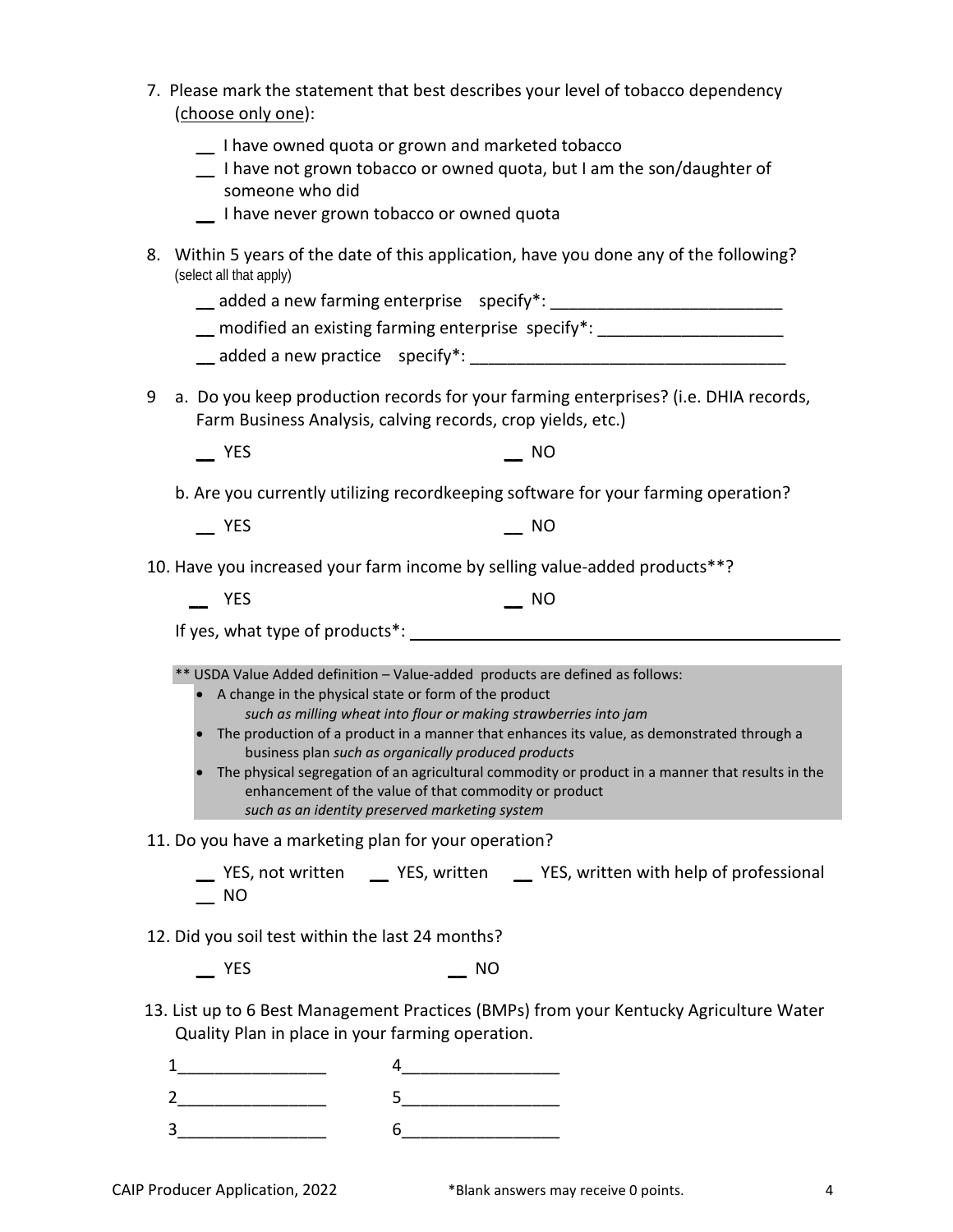For questions concerning the AWQA, visit [https://eec.ky.gov/Natural-Resources/Conservation/Pages/Agriculture-](https://eec.ky.gov/Natural-Resources/Conservation/Pages/Agriculture-Water-Quality-Act.aspx)[Water-Quality-Act.aspx](https://eec.ky.gov/Natural-Resources/Conservation/Pages/Agriculture-Water-Quality-Act.aspx) or contact your Ohio County Conservation District Office at (270) 298-2012.

|  |  | 14. Have you updated your Ag Water Quality Plan? |  |
|--|--|--------------------------------------------------|--|
|--|--|--------------------------------------------------|--|

**\_\_** YES, within 3 years **\_\_** YES, 4-5 years ago **\_\_** YES, 6+ years ago **\_\_** NO *Administrator may request verification of updated plan.*

15. a. Are you a member of a county, statewide or national agricultural organization (e.g. cattlemen, grain growers, farm bureau, organic association, etc.)?

**\_\_\_** YES **\_\_\_** NO

If yes, please name the organization(s)\*:

b. Are you in a leadership role? YES or NO(Please circle)

16. Are you currently subscribed to an Extension Newsletter? *Includes newsletters from Extension Specialists*

**\_\_\_** YES **\_\_** NO

17. Did you attend a financial, leadership or marketing-based education session within the last 12 months?

**\_\_\_** YES **\_\_** NO

If yes, please list\*:

18. Are you currently a Kentucky Proud member?

YES **\_\_\_\_\_\_\_\_ NO** If yes, enter Member Number\*: \_\_\_\_\_\_\_\_\_\_\_\_\_\_\_\_\_\_\_\_\_\_\_\_\_\_\_\_\_\_\_\_\_ Farm Name as Registered\*:

For additional information or to check membership visit<http://www.kyproud.com/member/register/index/>

19. Have you sold ag-related products at a farmers market?

**\_\_\_** YES **\_\_\_** NO If yes, name of market(s)\*: \_\_\_\_\_\_\_\_\_\_\_\_

20. Have you hosted an on-farm demonstration, field day or informational workshop within the last 24 months?

**\_\_\_** YES **\_\_\_** NO

If yes, what type\*: Date of event\*:

Total Points Possible 133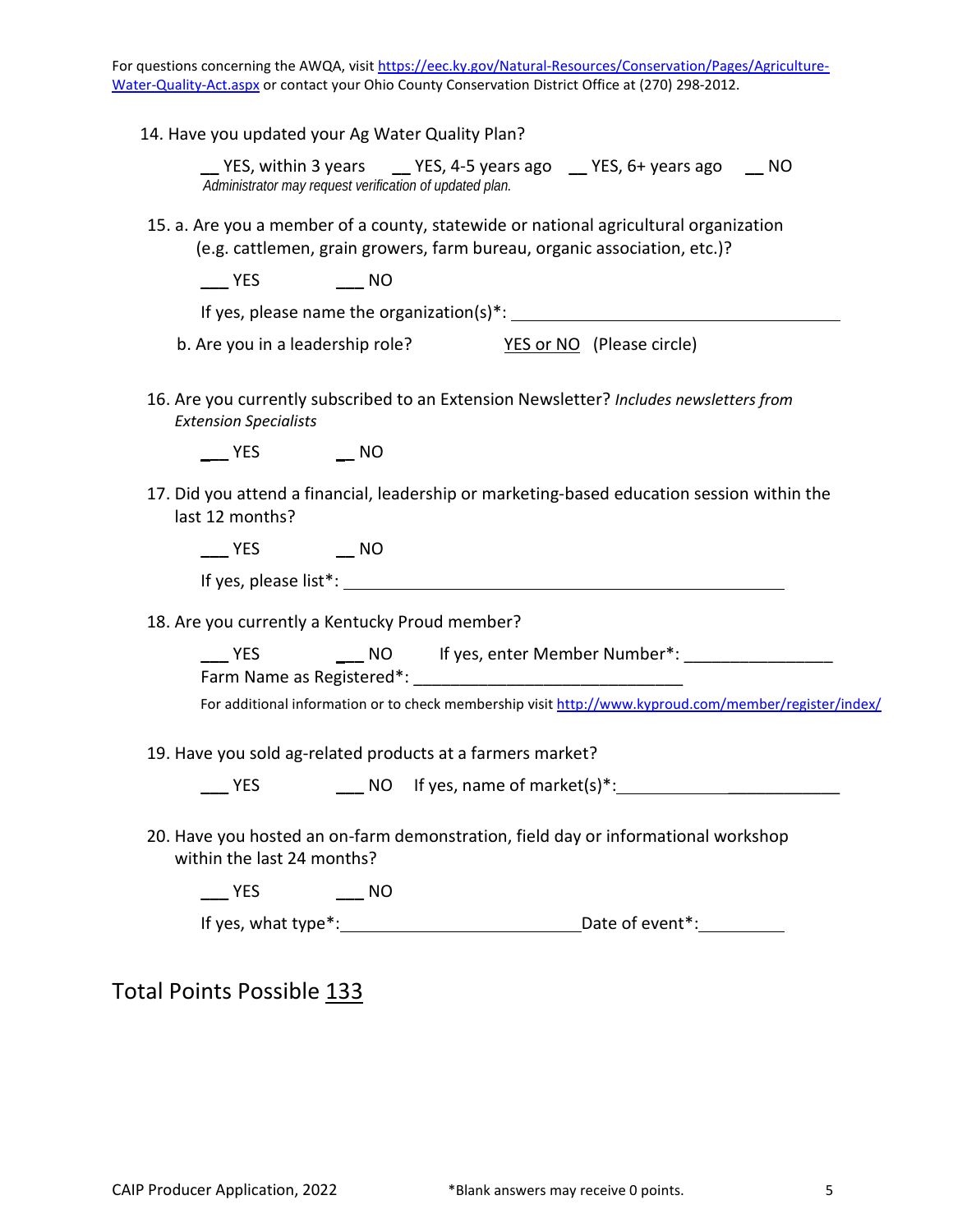# **Eligible Investment Areas**

The following investment areas are considered eligible for cost-share through CAIP. Please select **NO MORE** than **3** investment areas to receive cost-share funds.

A Producer is eligible for the total amount of CAIP funds requested below, not to exceed the county's maximum cost-share per producer limit - \$5,000.

*Your county pro-rates among approved applicants.*

A Producer shall not receive more than \$5,000 statewide in CAIP funds within a program year.

|     | <b>INVESTMENT AREAS</b>                                                                                                                                                                                                           | <b>Eligible for Cost-share up</b><br>to $$$ | Select NO MORE than 3<br><b>Investment Areas</b> |  |
|-----|-----------------------------------------------------------------------------------------------------------------------------------------------------------------------------------------------------------------------------------|---------------------------------------------|--------------------------------------------------|--|
| 1.  | <b>AGRICULTURAL DIVERSIFICATION</b>                                                                                                                                                                                               | \$5,000                                     |                                                  |  |
|     | Eligible Areas - See Investment Area Guidelines for more information.<br>* Commercial Horticulture<br>* Commercial Aquaculture Production * Timber Production, Utilization & Mktg.                                                |                                             |                                                  |  |
| 2.  | <b>LARGE ANIMAL</b>                                                                                                                                                                                                               | \$5,000                                     |                                                  |  |
|     | Eligible Areas - See Investment Area Guidelines for more information.<br>* Beef, Dairy<br>* Equine<br>Please select if applying for a HEIFER PURCHASE: YES ___ NO ___ (Limit of 5 Heifers per program year.)                      |                                             |                                                  |  |
|     | Beef Bull Selection, select no more than $2$ from the four bull types: (Limit of $2$ Bulls per program year.)                                                                                                                     |                                             |                                                  |  |
|     | _1. Balance Trait __ 2. Carcass Merit __ 3. Heifer Acceptable __ 4. Terminal                                                                                                                                                      |                                             |                                                  |  |
| З.  | <b>SMALL ANIMAL</b><br>\$5,000                                                                                                                                                                                                    |                                             |                                                  |  |
|     | Eligible Areas - See Investment Area Guidelines for more information.<br>* Goat, Sheep or Swine Production<br>$\cdot$ Bees<br>• Rabbits                                                                                           |                                             |                                                  |  |
| 4.  | <b>FARM INFRASTRUCTURE</b><br>\$5,000                                                                                                                                                                                             |                                             |                                                  |  |
|     | Eligible Areas – See Investment Area Guidelines for more information.<br>• Farm Storage/Equipment Facilities or Greenhouse Construction/Conversion<br>* Livestock, Equine or Poultry Facilities<br>• On-farm Composting           |                                             |                                                  |  |
| 5.  | <b>FENCING &amp; ON-FARM WATER</b>                                                                                                                                                                                                | \$5,000                                     |                                                  |  |
| 6.  | <b>FORAGE &amp; GRAIN IMPROVEMENT</b>                                                                                                                                                                                             | \$5,000                                     |                                                  |  |
|     | Eligible Areas - See Investment Area Guidelines for more information.<br>*Forage, Pasture or Grain Improvement<br>• Commodity Handling or Forage Equipment                                                                        |                                             |                                                  |  |
| 7.  | <b>INNOVATIVE AGRICULTURAL SYSTEMS</b>                                                                                                                                                                                            | \$5,000                                     |                                                  |  |
|     | Eligible Areas - See Investment Area Guidelines for more information.<br>* Fenceline Feeders or Gravel Paver Grid<br>* Solar Powered Watering System, Tire Waterers or Water Harvesting                                           |                                             |                                                  |  |
| 8.  | <b>ON-FARM ENERGY</b>                                                                                                                                                                                                             | \$5,000                                     |                                                  |  |
| 9.  | <b>POULTRY &amp; OTHER FOWL</b>                                                                                                                                                                                                   | \$5,000                                     |                                                  |  |
| 10. | <b>AGTECH &amp; LEADERSHIP DEVELOPMENT</b>                                                                                                                                                                                        | \$5,000                                     |                                                  |  |
| 11. | <b>VALUE-ADDED &amp; MARKETING</b>                                                                                                                                                                                                | \$5,000                                     |                                                  |  |
|     | Eligible Areas - See Investment Area Guidelines for more information.<br>• Value-added or Agritourism Development<br>• Certified/Commercial Kitchen or Marketing & Promotion<br>• Good Agricultural Practices (GAP) & Food Safety |                                             |                                                  |  |

*Investment Area Information is available at [www.kyagr.com/agpolicy.](http://www.kyagr.com/agpolicy)*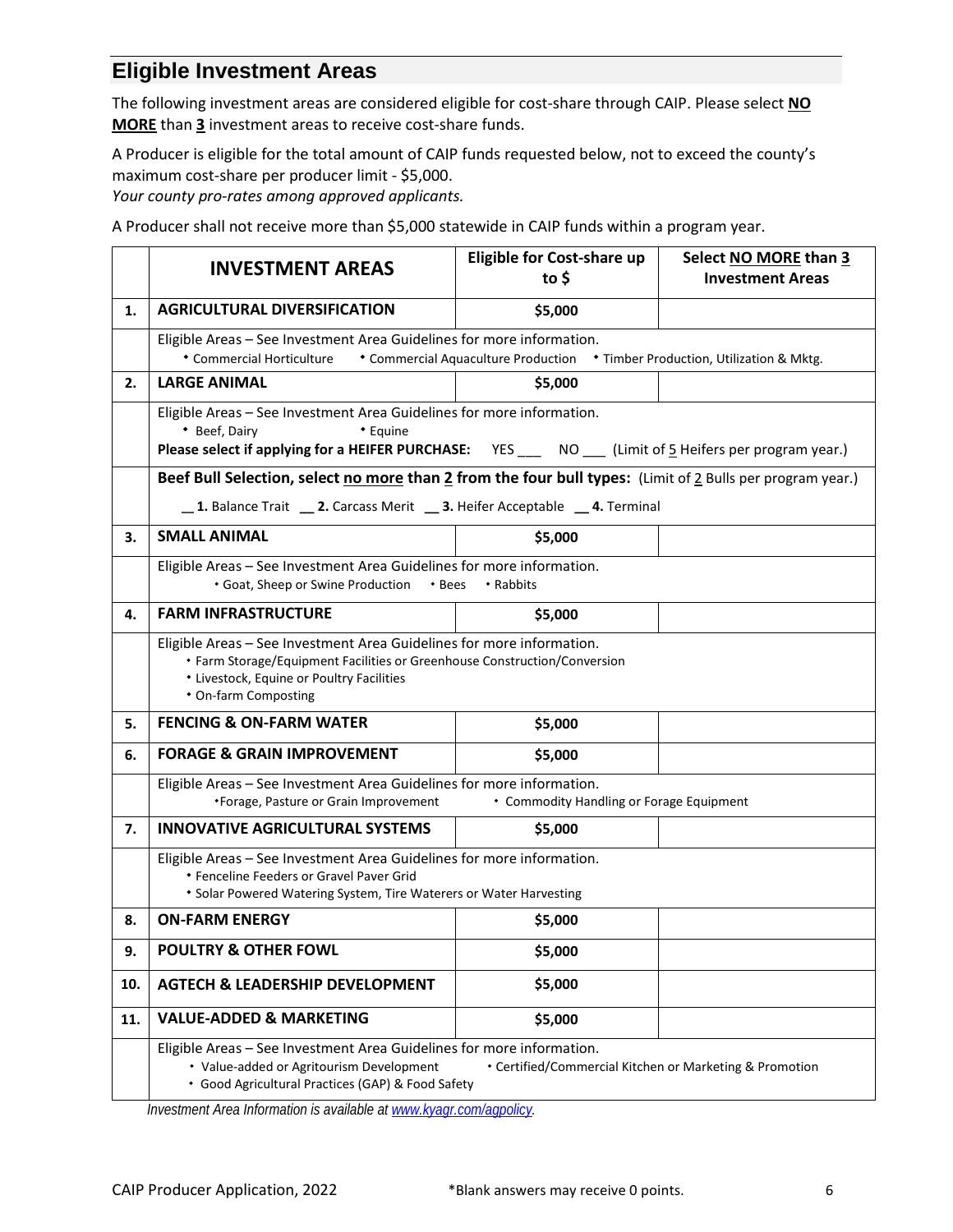## **Acknowledgement**

The County Administrative Entity reserves the right to request or require sufficient documentation to verify the responses to each of the questions on this application. Inability or refusal to provide documentation for specific responses will result in zero points being awarded for that question. Confirmation of fraudulent responses shall result in disqualification for participation in this year's CAIP.

You also verify that only one individual in your household is eligible to receive CAIP funds within a given program year. Additionally, if you are a tenant/owner and your owner/tenant is also applying within the same program year, you may not receive funds in the same Investment Areas and must not use the same FSN.

You also certify that you are only eligible to receive funds in one of the following per program year; CAIP, Next Generation Beginning Farmer or Youth Agricultural Incentives Program.

Funded participants shall adhere to all local, state and federal rules and regulations.

By signing this, you acknowledge that you have read the above disclaimer as well as reviewed the *Producer Guidelines & Responsibilities* and that you accept and agree to be bound by the terms thereof.

**Signature** 

**Date** 

**Please detach the** *Producer Guidelines & Responsibilities* **section of this application and keep for your records.**

*Producers approved for funding must submit the Producer Report & Certification prior to receiving cost-share reimbursement. This new form takes the place of the old Producer Certification and individual Producer Reports. Visit [www.kyagr.com/agpolicy](https://www.kyagr.com/agpolicy/) to download a copy, or contact your program administrator.*

**For county specific program questions, please contact your local Program Administrator.**

For disputes, feedback or questions not resolved locally, please contact:

Kentucky Office of Agricultural Policy 502-564-4627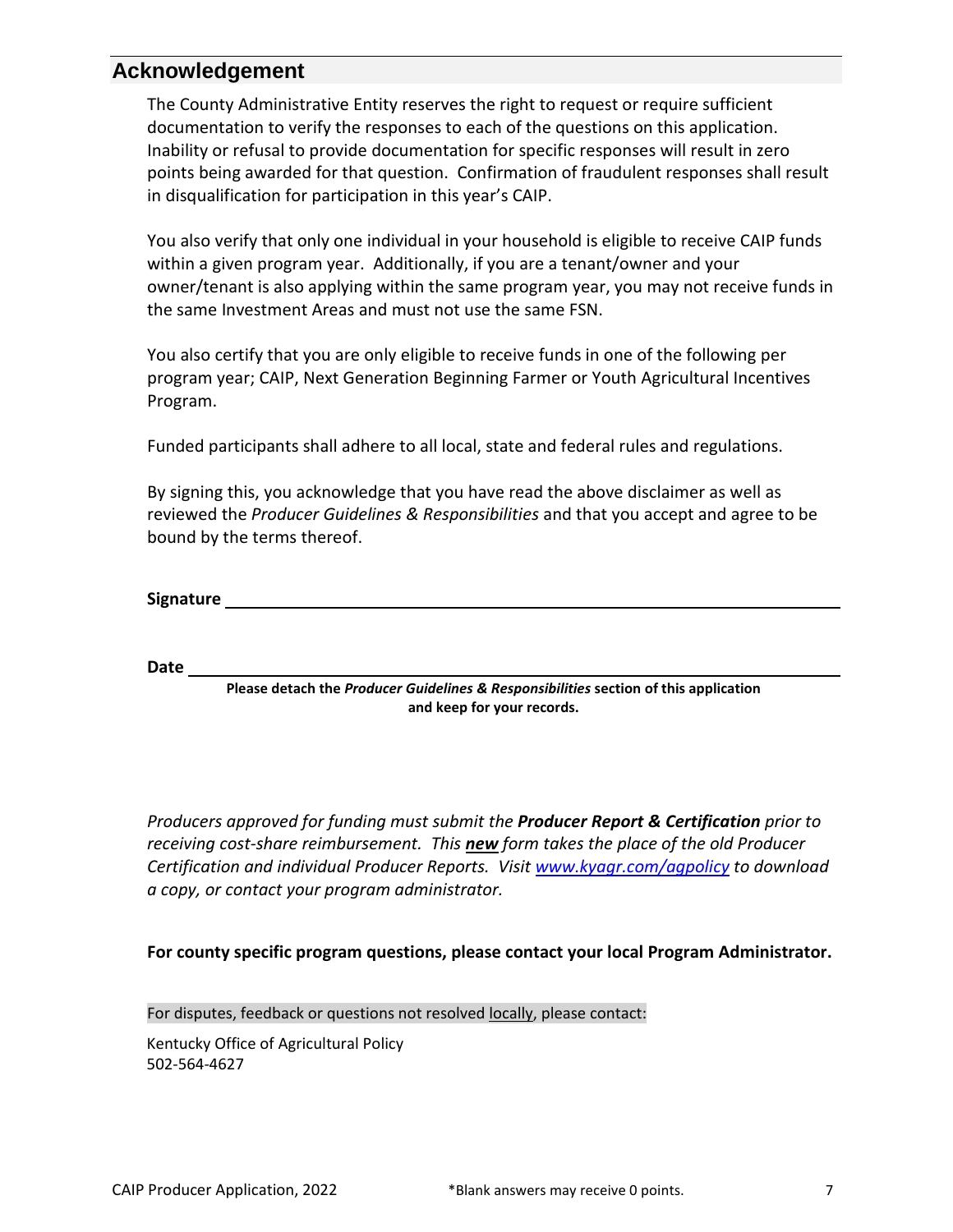## **VI. Producer Guidelines & Responsibilities**

*Funded participants shall adhere to all local, state, and federal rules and regulations. Any application that does not meet eligibility requirements will not be scored.*

*The County Administrative Entity and/or the County Program Administrator reserves the right to request or require additional documentation to verify information provided in producer's application.*

> *Confirmation of fraudulent responses shall result in disqualification for participation in this year's CAIP.*

*Applicants are only eligible to receive funds in one of the following programs per program year:* **CAIP, Next Generation Beginning Farmer, Youth Agricultural Incentives Program**

#### **A. Eligibility Requirements**

Only one application per household will be considered for funding. A household for the purpose of this program is defined as follows:

- 1. Household
	- a. Only **one** individual per household, regardless of county, is eligible to **apply for** CAIP funds within a program year. If applicable, proof of residency may be requested to verify that multiple individuals within the same household are not applying.
	- b. Residency is determined by a valid driver's license or photo ID and one utility bill. The address on both the ID and utility bill must match the address provided on the CAIP application. A copy of both shall be placed in the file with the application.

#### 2. TENANT/OWNER

*If applying as a tenant/land owner, then the following also apply:*

- a. Tenant farmers are required to obtain written permission from the landowner to use the landowner's FSN on a CAIP application. Written permission must be submitted with the application to be eligible.
- b. Additionally, the tenant farmer shall submit the "Tenant/Owner Acknowledgement Form" prior to approval.
- c. **Limitations** for Tenant/Owners that both apply for CAIP:
	- i. A tenant farmer and a landowner are both eligible to apply with separate FSNs; however, both may not receive funds within the same Investment Area.
	- ii. In the event a tenant secures written permission from the landowner and both apply for CAIP, the tenant farmer and landowner are prohibited from applying for funds **within the same Investment Area** in the same program year.
- 3. PRODUCER DEFINITION
	- a. A producer is defined by use of **Social Security Number (SSN) and Farm Serial Number (FSN). Both shall be provided when applying.** Once the Social Security Number (SSN) or Farm Serial Number (FSN) is used, neither are eligible to be used again once annual limit is reached.

[Example: SSN – 123-45-6789 combined with FSN – 4567, would discontinue the eligibility of both the SSN and FSN.]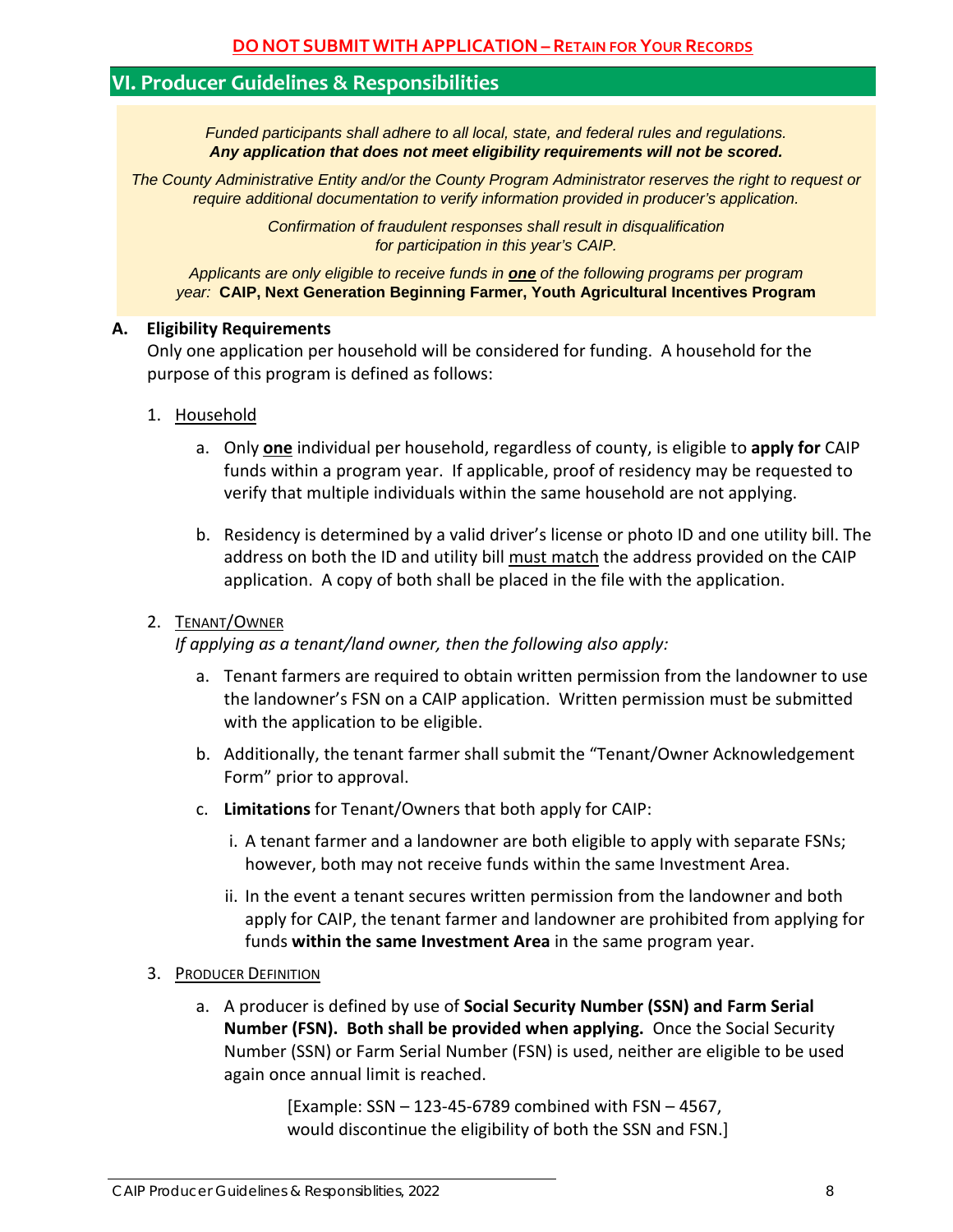### **DO NOT SUBMIT WITHAPPLICATION – RETAIN FOR YOUR RECORDS**

b. Producers who intend to take part in the program shall supply a Social Security Number (SSN) and Farm Serial Number (FSN) to receive payment. Both of these numbers must be supplied to the Kentucky Agricultural Development Board.

The Kentucky Agricultural Development Board recognizes every applicant's right to privacy and understands it's obligation to keep applicant/producer information confidential. Any information provided to the Kentucky Agricultural Development Board or Program Administrator on individual producer applications for CAIP, such as the applicant's Social Security Number and Farm Serial Number, will be kept confidential by authority of the Kentucky Agricultural Development Board as granted in KRS 248.701 to 248.727 and by KRS 61.878. The Kentucky Agricultural Development Board does not disclose any nonpublic personal information regarding applicants/producers, past or present, except as permitted or required by the Kentucky Open Records Act, KRS 61.870 to 61.884 or other law(s).

- c. Producers must be 18 years of age or older at time of application to apply for CAIP funds.
- d. Counties may choose to limit eligible producers to receive funding every other year. If a county has adopted this policy, it will be printed in bold on the front page of the county's Universal Producer Applciation.
- 4. Applicants shall have completed a Kentucky Agriculture Water Quality Act (AWQA) Plan with either the complete plan or a self-certification form the farm for which CAIP funding is requested and provide verification or documentation with application.

## 5. EXCLUSIONS

*The following individuals and members of his/her households are ineligible to apply for CAIP funding:*

- a. Program administrator (*individual(s) managing the program*).
- b. Members of the Scoring Committee (see II.A.2.).
- 6. **Cost-Share Reimbursement**

Investment Area Information is Available at [www.kyagr.com/agpolicy.](https://www.kyagr.com/agpolicy/) 

- 1. Funds disbursed to producers shall be on a reimbursement basis, **upon completion of the project.**
- 2. CAIP funds received shall be used for improvements on the land assigned to the Farm Serial Number (FSN) provided on the producer's application, independent of the county in which the FSN is registered.
- 3. A producer is eligible for up to the county's maximum cost-share per producer limit not to exceed \$5,000. Producers shall not receive more than \$5,000 statewide per producer per program year (program year is defined by the year the application is approved by the Kentucky Agricultural Development Board).
- 4. In the event that it is determined that a producer has received more than \$5,000 in a program year, then the producer will be asked to return the amount over \$5,000 to the last county that reimbursed the producer.

If the producer fails to reimburse the amount over \$5,000, then the producer is ineligible to receive further CAIP funding (statewide) until repayment is made.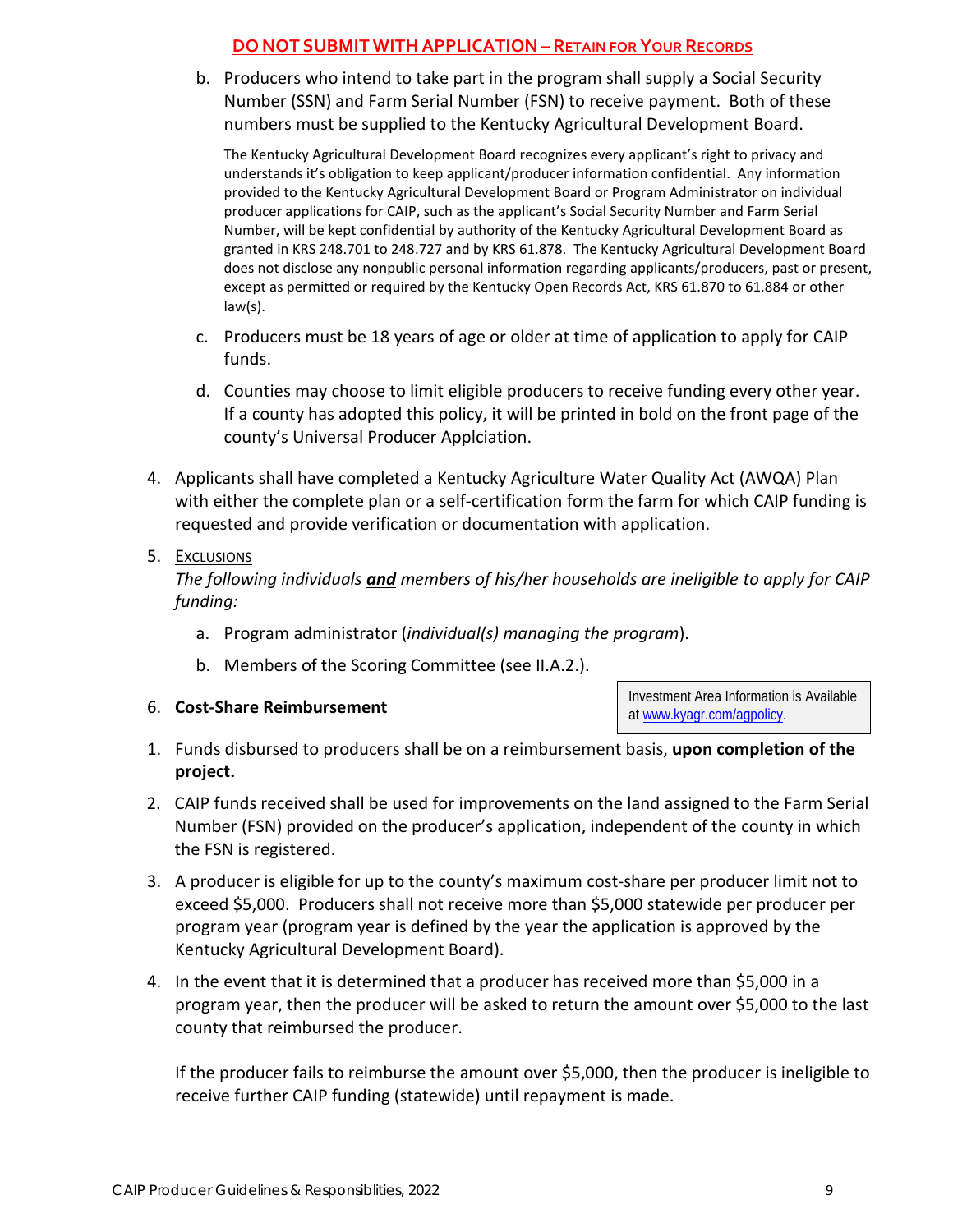## **DO NOT SUBMIT WITHAPPLICATION – RETAIN FOR YOUR RECORDS**

- 5. The producer shall supply a dated receipt indicating buyer and seller information, along with a description of the item(s) purchased in order to be eligible for payment. **Payment shall only be made for eligible cost-share items.**
- 6. **NO CASH PURCHASES** are allowed for reimbursement.
- 7. **Beginning in 2020,** producers shall submit proof of payment either a cancelled check, copy of relevant credit/debit card statement, financing paperwork, or other method of payment, excluding cash.
- 8. Approved producers shall submit the *Producer Report & Certification* form completing the sections for the program/investments being cost-shared, **before** reimbursement funds are received.
- 9. **Deadlines:** Should the producer fail to use approved funds by the program administrator's reimbursement deadline, said funds shall be reallocated to the next eligible applicant time permitting.

#### **B. Exclusions**

- 1. Reimbursements for purchases, including labor, from the producer's immediate family (e.g. father/mother, son/daughter, brother/sister, aunt/uncle, niece/nephew), including in-laws and step family, are not eligible.
- 2. Cost-share shall not be provided for items traded or sold between producers who share interest in a farm operation. This includes the use of a third party to buy/sell the same items amongst the producers.
- 3. Documented hired labor is an eligible cost-share item; however, reimbursement will not be awarded for labor provided by the producer and/or the producer's immediate family (e.g. father/mother, son/daughter, brother/sister, aunt/uncle, niece/nephew), including in-laws and step family.
- 4. **Beginning in 2010**, all transport equipment was removed as eligible cost-share items from all investment areas. This exclusion includes trailers, wagons, and carts with the primary function of transportation.
- 5. **Beginning in 2012**, all fertilizer, pesticide, herbicide, and soil amendments (excluding lime) were removed as eligible cost-share items from all investment areas.

### **C. Educational Requirement**

- 1. Participation in CAIP requires the applicant to complete a minimum of one (1) educational component prior to the disbursement of funds related to farm management, production, best management practices or marketing. Eligible sessions include extension-sanctioned activities, such as workshops, seminars, field days, on-line courses, webinars, etc.
	- a. Documentation of attendance is required and the session must not have been submitted to meet the CAIP education requirement for a prior year.
	- b. A county extension agent must sign off on all educational components by signing an individual producer's "Certification for Educational Requirement" form. *In special circumstances, Agents may use discretion on who completes the educational requirement with prior notification to KOAP.*